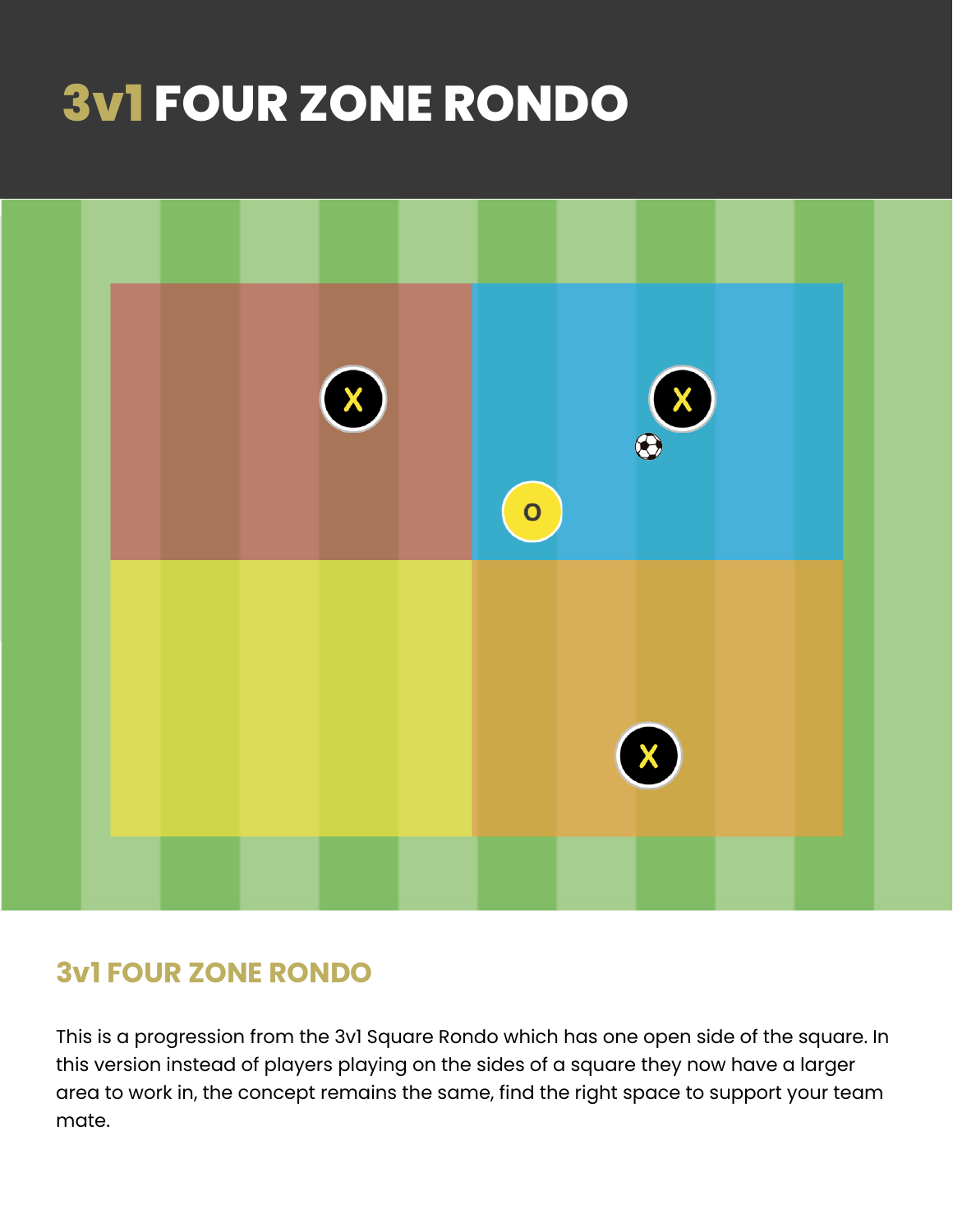#### **SET UP**



Set up a playing grid made up of four 6x4 yard rectangles. Adjust the size of your playing grid based on ability of your players and how far they are able to effectively pass the ball.

Make your zones and grids smaller to make the activity more challenging for the attackers, make grid bigger to help the attackers and give them more space.

## **ACTIVITY**

Start by placing 3 players in three different zones they must keep the ball away from the defender. There will be one zone that is always empty. Any of the 3 players can move into the open zone.

The 3 players trying to keep the ball away from the defender must be in different zones they can't have two players in the same zone at anytime.

# **COACHING POINTS**

Show the three players how they are always involved in this activity and should be doing one of three things at all times:

- 1. Passing the ball
- 2. Getting ready to receive the ball
- 3. Moving to the open zone to support the player with the ball

Q. Can you see your team mates feet?

A. If you can't easily see your team mates feet because the defender is blocking your view then you should move as you are not open.